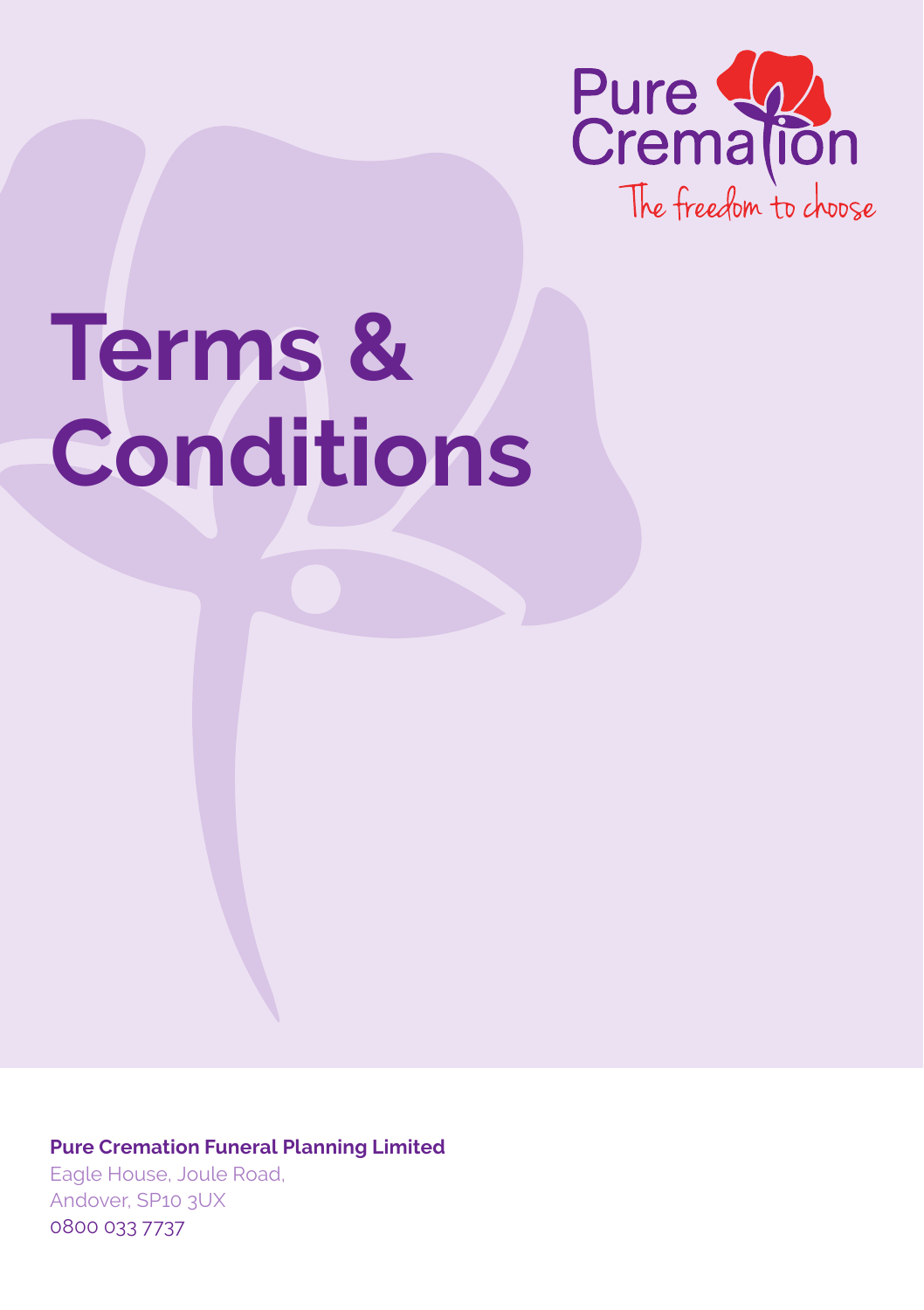# **Thank you for considering a Pure Cremation Funeral Plan**

This document tells you who we are, how our plans work and how any changes can be made to your plan. It also explains what to do if there's a problem, as well as other important information you might need.

We offer two types of funeral plan based on how you choose to pay. These have **different terms and conditions** so please read this document carefully. You'll find the specific terms and conditions that apply to the Over 50s Funeral plan in **light purple** sections.

We have some words that we use throughout this document and to help you understand them we'll explain their meaning first.

When we say "you", "your", "I" and "my" we mean the person the plan is for.

When we use the phrase "Pure Cremation Limited", we're talking about the part of our business that will provide the funeral at the time it is needed.

The word "representative", is the person who'll arrange your funeral when you die. This may be a family member or a solicitor.

"We", "us" and "our" refers to Pure Cremation Funeral Planning Limited. This is the part of our business you purchase your plan through.

When we use the phrase "our coverage area" we mean mainland England, Wales, Scotland and Northern Ireland plus Isle of Wight and Isle of Skye.

Your plan is an agreement between you and us. Your agreement is made up of this document, your application form and your plan summary. We'll issue the plan summary when you buy your plan and it will confirm what's included.

# **Who can buy a plan?**

You must be a UK resident and be over 18 when you buy a **plan with a fixed number of payments** (our original Trustbased Funeral Plan). There is no upper age limit when you pay for your plan in this way.

If you're buying an Over 50s Funeral Plan you must be a UK resident and aged between 50-74.

Your payments **will continue until you reach the age of 90** (or until your death should you die sooner).

# **How does my plan work?**

Your cremation will be provided by Pure Cremation Limited on your death, as long as the payment terms of the plan have been met. You'll find details of these in the "How do I pay for my plan?" section.

Every Pure Cremation funeral Plan includes collection of the body, day or night, from anywhere within our coverage area and cremation at a carefully selected venue that we choose.

If you are travelling abroad, we would recommend you take out a travel

insurance policy which will cover the costs of returning your body to the UK. Once your body is returned, we can carry out your cremation in line with your wishes. Alternatively, we may be able to help pay towards the cost of a cremation in the place that you die but we do not guarantee to cover the entire cost of this. We DO quarantee to cover the cost of a cremation carried out by us in the UK.

We are unable to transfer people between different jurisdictions e.g. from England to Scotland.

When you buy a Trust plan from us the funds are held by Pure Cremation Funeral Planning Trust which is completely separate from the Pure Cremation business.

If you buy an Over 50s plan we purchase a whole of life policy where the Trust is the beneficiary. This will be used to pay for your Pure Cremation when the time comes.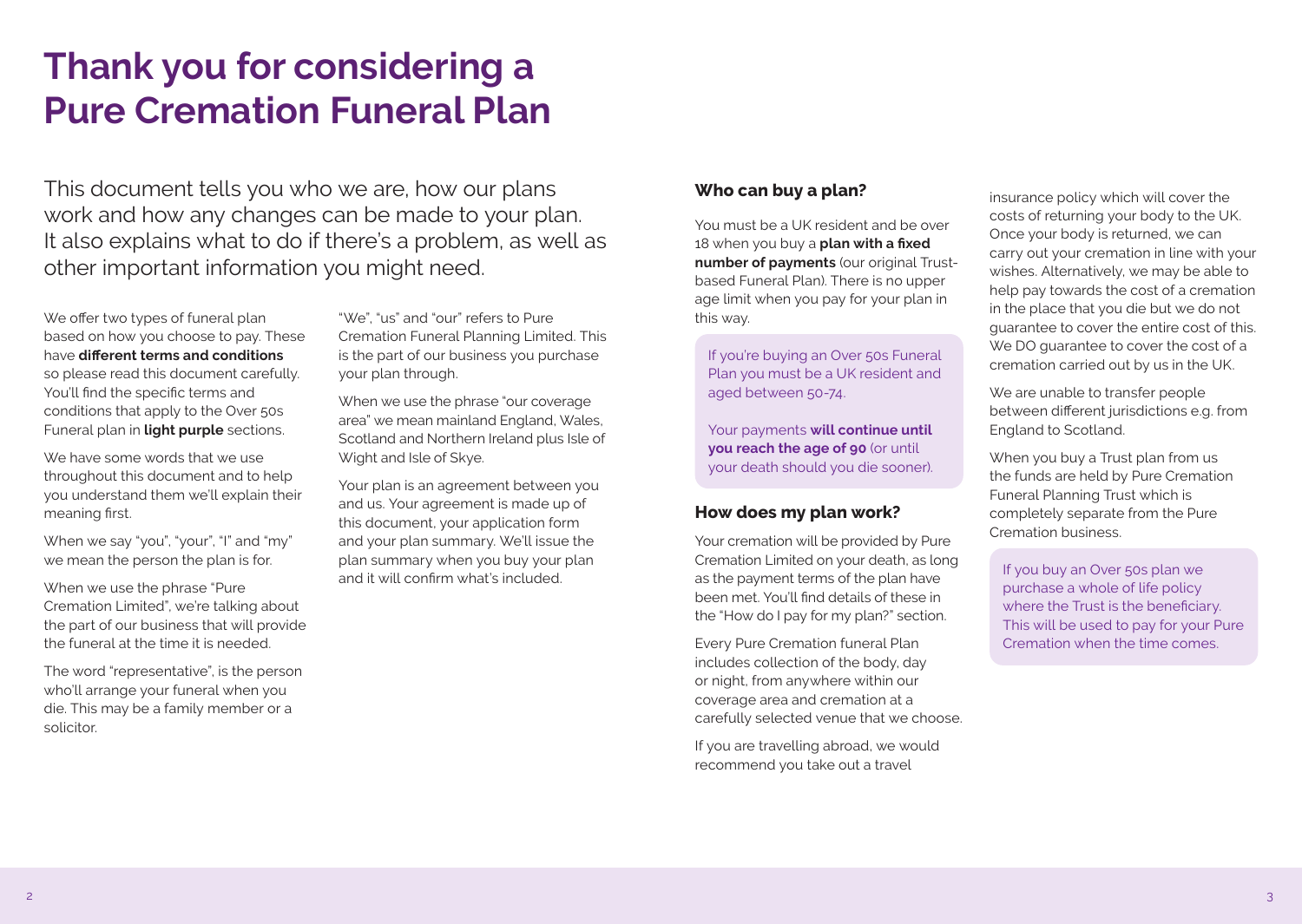# **What's included in my plan**

All our plans include our fees for the collection of your body within our coverage area the coffin and return of your ashes as well as the cost of the cremation itself and any doctor's fees for cremation papers (These are what are commonly referred to as third party fees or disbursements).

When you buy your plan, you'll get a plan summary. This will confirm what's in your plan. If anything that your plan includes today isn't available at the time of your funeral, we'll provide reasonable alternatives.

# **What's not included in my plan?**

Our plans are specifically designed for those who want a Pure Cremation. This is a simple, unattended cremation that takes place at a time and place of our choosing. Our plans **never** include the following:

- The use of a hearse or limousine
- A funeral ceremony at the crematorium
- A minister or celebrant
- The option to choose the crematorium
- Mourners attending the committal at the crematorium (this can be requested and paid for at the time of need)

# **How do I pay for my plan?**

You can pay for your plan in one of three ways:

1. In full

- 2. In a fixed number of instalments over  $6 - 60$  months (6 months to 5 years)
	- 3. In **ongoing** monthly payments until you reach the age of 90 (or, should you die sooner, until your death)

If you choose to pay by instalments over 12 - 60 months, you'll pay an extra 4% per year (you can pay over 6 months at no extra cost).

You'll be told the total amount you'll pay when you buy the plan.

*Your plan is at risk if you do not keep up with regular payments.*

#### **Can someone else pay for my plan?**

Yes if they are over 18, but if they don't pay, you are still responsible. If you'd like to change the person who pays for your plan, you can contact us using the details at the end of this document.

We will only change the details if we have authorisation from the plan holder or their nominated representative.

# **What happens when I die?**

Your representative should contact Pure Cremation. They'll need to provide us with the Registrar's certificate for burial or cremation (the Green Form) and sign some simple forms that we send to them by post or email. We'll then take care of the rest.

If you die at home or in a nursing home we'll send a team out as soon as possible to collect your body.

If you have died in hospital then we usually have to wait until we have the Green Form from the Registrar or a release form issued by the hospital.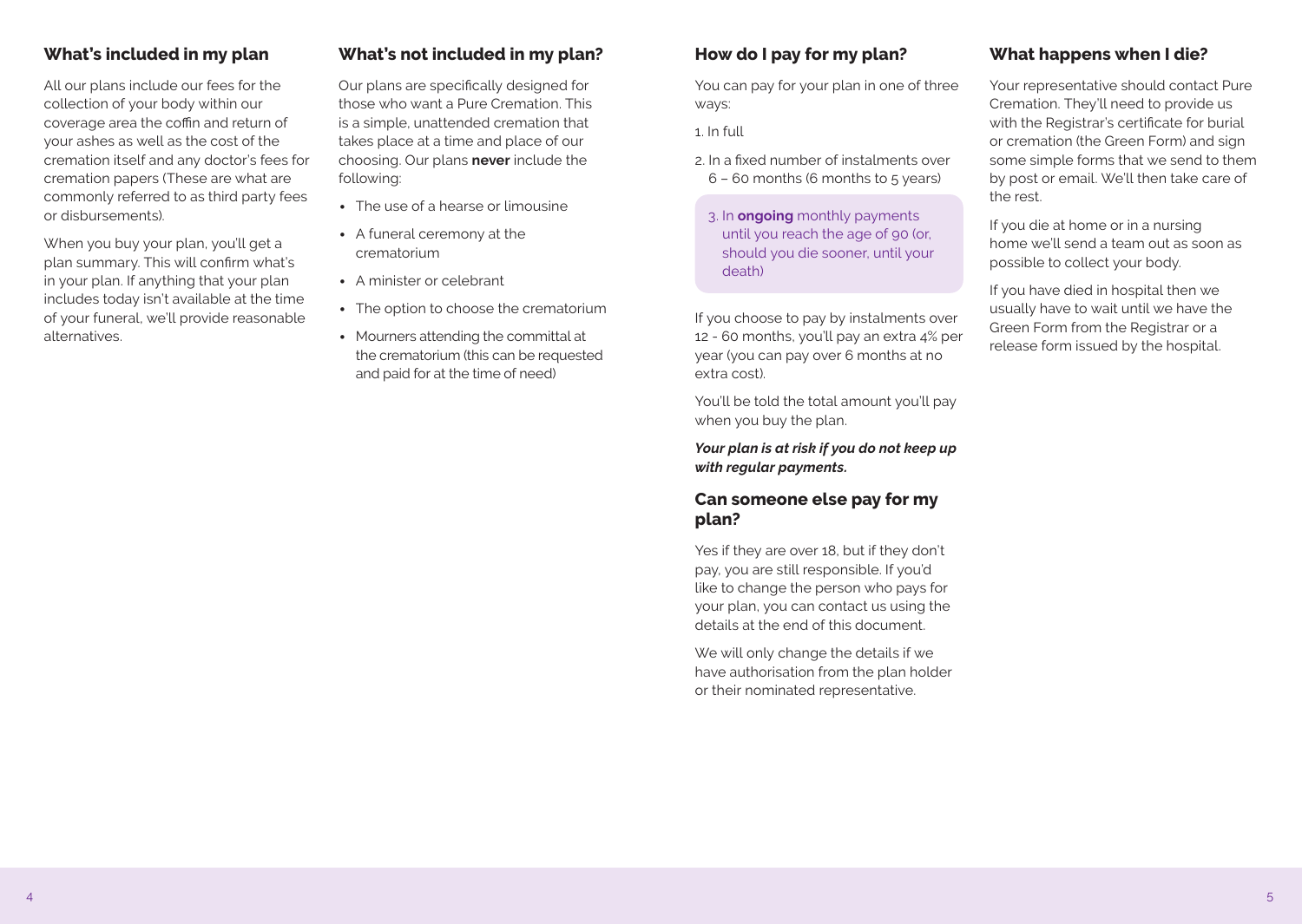# **If you have chosen to pay in full or over 6 months to 5 years**

# **Paying in full**

You can pay by cheque, bank transfer, credit or debit card. We'll send you your plan documents within 14 days, but you'll be completely covered immediately.

#### **Paying by instalments over 6 months to 5 years**

If you choose to pay for your plan over a period of 6 months to 5 years the cost of your plan will be split evenly over the term you have chosen. The instalments will be collected monthly, usually by Direct Debit.

The total amount paid will be greater that £1,595 because 4% per year is added to account for inflation for payment periods greater than 12 months.

**Once your plan has been paid in full there will be no more to pay.** If you have paid in full or made at least 24 monthly payments then no further payments will be required and we will provide the cremation.

If your loved one dies within 24 months from the start date of the plan you have a choice of either a refund or alternatively to pay the difference of the Pure Cremation Plan at the time the plan was taken out.

## **Can I pay a deposit towards my plan?**

Yes. If you're paying by a fixed number of instalments (over a period of 6 months to 5 years) then you can pay the amount of deposit you want at the start of your plan and this will reduce your monthly payments.

### **What if payments are missed?**

It's important that you contact us as soon as you can if you (or the person paying for the plan) is finding it difficult to pay the instalments.

If you miss 2 consecutive instalments in a row, we may cancel your plan and give you back the money paid, less our administration fee of £350. However, if you contact us we will consider pausing your plan for a mutually agreed period of time.

Please note that if there are insufficient funds in your account to make a payment on the nominated day we will reapply for the payment 10 days later.

### **Can I make additional payments to pay off my plan more quickly?**

You can make additional payments on any instalment plan at any time to reduce your balance.

If you do this, you've then got two options. You can reduce the number of instalments left to pay or you can pay a reduced monthly amount for the plan over the same number of instalments.

We'll confirm the updated payment schedule in writing featuring the new instalment amount, number of instalments, and the new total payable over the term. If someone else is paying for your plan, we'll send the new payment schedule to both of you. Please contact us if you'd like to amend your payments or settle your balance. Please see the contact details at the end of this document

# **Can I pay my plan balance in full earlier than agreed?**

Yes, you can pay the rest of the balance on your plan at any time.

You can contact us using the details at the end of this document and we can tell you the balance left to pay if you make full settlement before the next monthly instalment is due.

We'll work out the balance by taking the amount you have already paid from the total amount that would have been paid if you'd chosen this shorter period in the first place.

#### **Refunds made by us**

If we need to pay any money back to you we will refund directly to the account we have been taking payments from. We will not refund to any other method of payment or individual.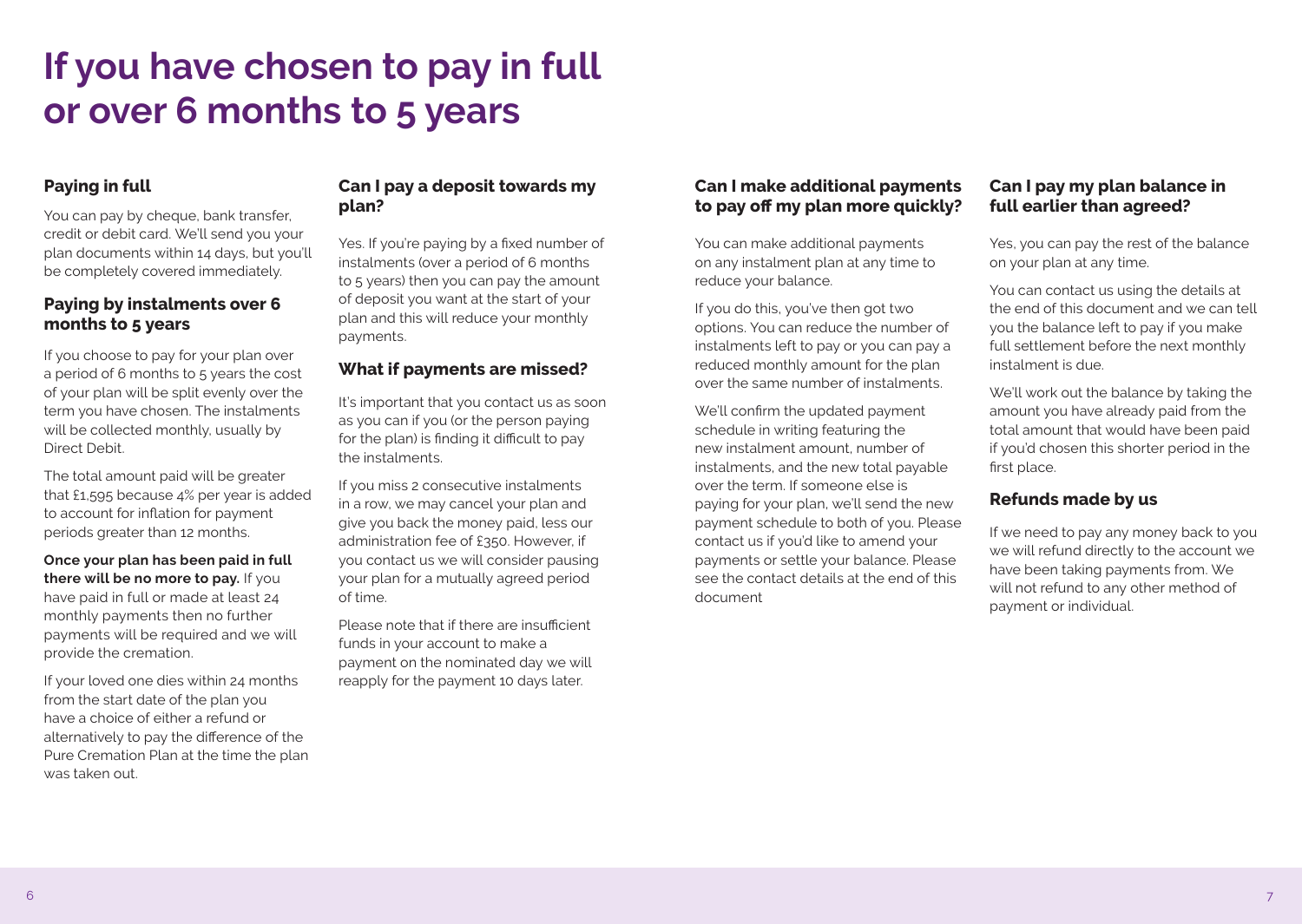# **If you have chosen our over 50s option with ongoing monthly payments**

#### **Low-cost monthly payments**

If you have chosen our Over 50s Funeral Plan you will make monthly payments **until you reach the age of 90** (or until your death, should you die sooner). The payments will be taken monthly by Direct Debit.

You'll find examples of what you might pay in our brochure. The monthly amount paid will depend on your age when you take out the plan and **will not increase.** 

You can get a personalised quote online or by calling us. Your quote will tell you what your monthly payment will be, however, if you have a birthday within a month of taking out the plan, the monthly amount for this higher age might apply.

We'll confirm the monthly payment amount in writing when you buy your plan.

#### **If you die within the first 24 months from the start date of your plan**

If you die within 24 months from the start date of your plan **all** the payments you have made will contribute towards the current cost of a Pure Cremation. We will **match the value** of these payments, reducing the balance that your representative or estate will have to pay to make up the difference between the amount you have contributed and the cost of a Pure Cremation at the time your cremation is needed.

### **If you die after 24 months from the start date of your plan**

If you die after 24 months and your monthly payments are up to date, there won't be any more to pay, guaranteed.

# **Missed Over 50s Funeral Plan monthly payments**

If you miss a monthly payment and it remains unpaid for a period greater than 2 consecutive months your plan will be cancelled, **and you will not receive any money back.** It is very important that you contact us immediately if you are having difficulty making your payments.

#### **What happens if I die and monthly payments have been missed?**

If you die after 24 months from the plan start date and have missed no more than 2 consecutive monthly payments in that time, your representative or estate can pay those missed instalments before the cremation takes place.

# **When will my monthly payments be collected?**

We'll collect payments monthly by Direct Debit. You can choose a payment date between the 1st and 28th day of the month. Your plan payments will be collected on the same day each month. If this payment date is on a weekend or on a bank holiday, we'll collect the payment on the next working day.

#### **Can the plan be used to buy a funeral from a different provider?**

No. The plan is designed to provide a Pure Cremation and has no cash value. If your family choose to use a different provider they **will not receive any money** from your plan to contribute to the costs UNLESS. Pure Cremation is unable to deliver the cremation service that you have requested AND the Trust has been unable to find an equivalent provider.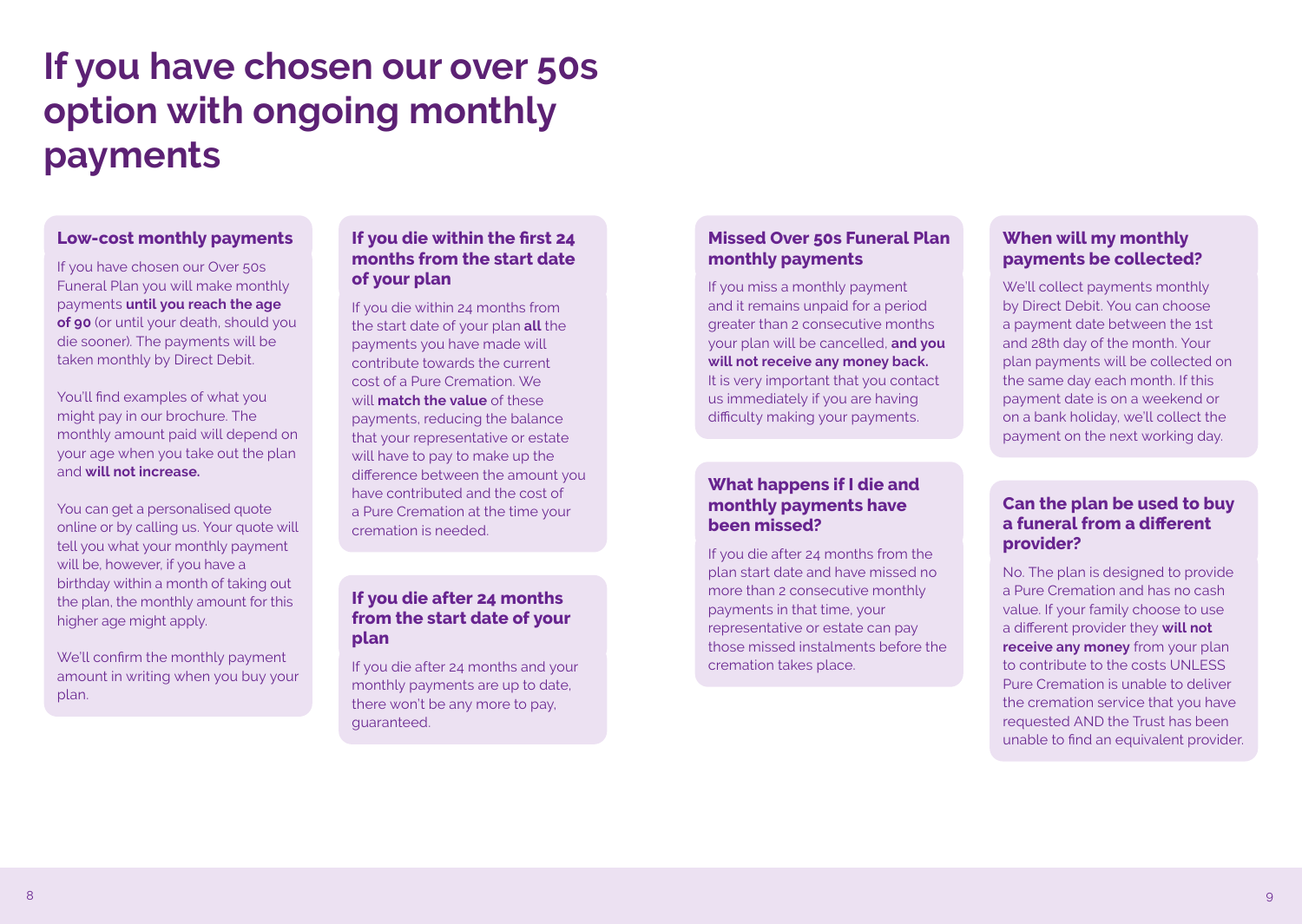# **How we keep your money safe**

All Trust Plan payments are placed into the Pure Cremation Funeral Planning Trust. This has been established in accordance with the terms of the Financial Services and Markets Act 2000 which sets out the legislation that applies to funeral plans.

The Trust is completely separate from the Pure Cremation business and is managed by four trustees, three of whom are independent of the Pure group of companies.

The Pure Cremation business receives an allowance to meet the initial costs of selling and arranging the plan.

When you die funds are released from the trust so that the cremation can be provided.

If you have chosen to pay in a single lump sum or in monthly instalments then money can also be released in other circumstances; for instance, if you or we cancel your plan, your money (less the administration fee applicable at the time of purchase) will be refunded to you.

If you have chosen our Over 50's option then your payments are used to purchase a Whole of Life Policy from Scottish Friendly Assurance. To receive your plan benefit you must keep up your payments. There is **no refund of any payments** if your plan is cancelled either by us or by you.

#### **Managing the Trust's money**

The Trust's money is managed by a fund manager that is regulated by the Financial Conduct Authority. They invest the money in accordance with the investment policy of the Trust. This policy is reviewed each year to ensure a cautious and ethical approach is maintained by the fund manager. The Trustees regularly review the fund manager's performance, and the Trust is audited each year and undergoes an actuarial valuation every 3 years as a minimum to confirm that there are sufficient funds to meet regulatory requirements.

#### **What if we go out of business?**

We're confident this won't happen. But in this unlikely event, all plan funds and Whole of Life Policies are assets of the Trust which is completely separate from the Pure Cremation business and is under the control of the independent Trustees. The Trustees will work with the relevant regulatory body and are under obligation to instruct a replacement funeral director to provide your cremation.

#### **How do I make changes to my plan?**

If you need to make any changes to your plan please contact us.

#### **Can I transfer my plan to someone else?**

Yes if you have a Trust Plan. You can even set up a joint plan to cover the first death.

If you have chosen our Over 50s Option then you **CANNOT** transfer the plan to someone else because the payment schedule is based on the age of the plan holder.

#### **How can I change my personal details/address?**

Let us know if you change your name, address or bank details or any other information that may affect your plan.

### **What else may affect my plan?**

If there is a change in the law or tax rules that affects the way cremations are carried out, we may need to either apply additional charges or pay you money back. We will carefully consider whether to apply any additional charges and commit to keeping them as low as possible.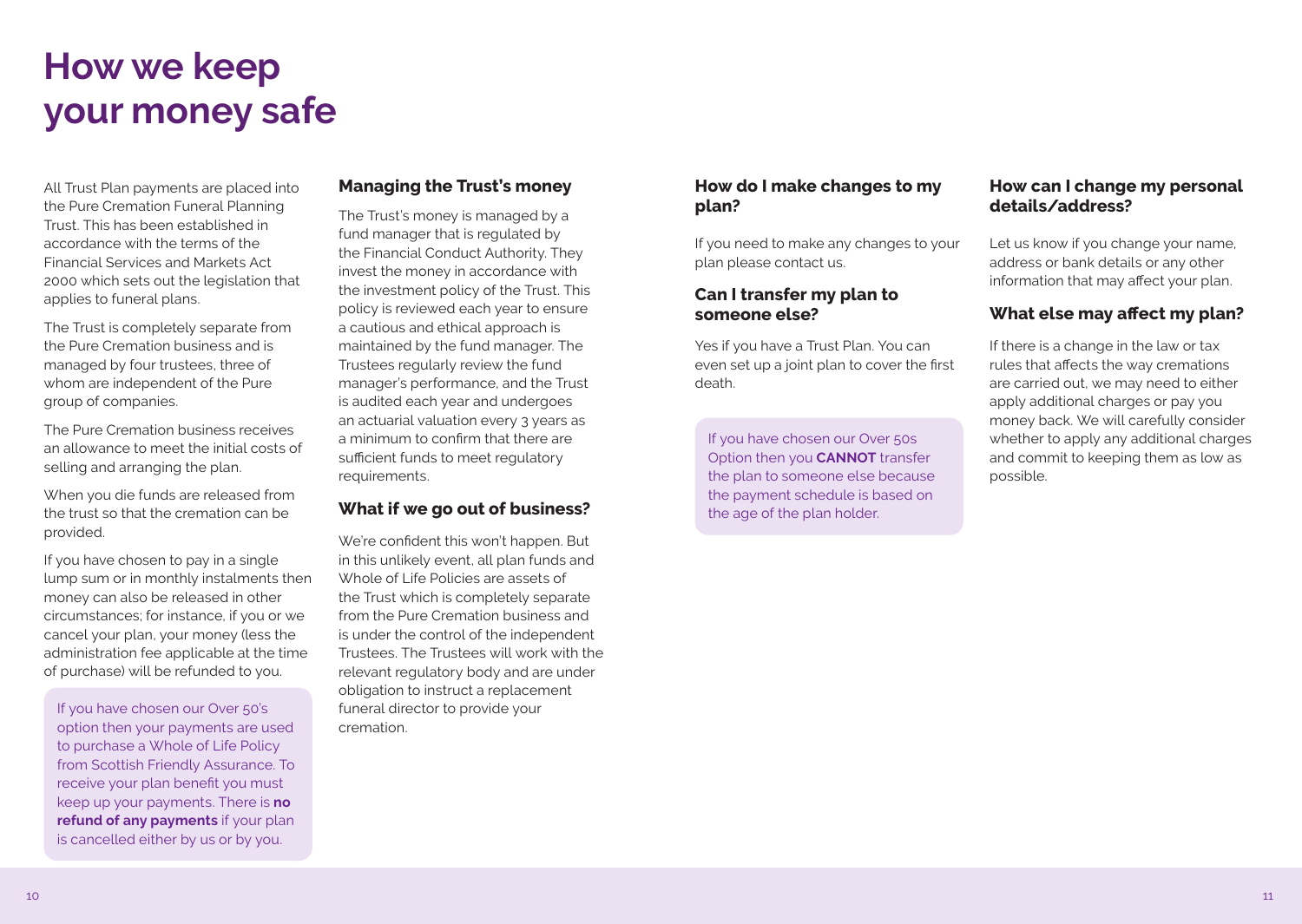# **How do I cancel my plan?**

# **What if I don't use my plan?**

We'll stay in regular contact with you using the contact details that we have. If your plan hasn't been claimed 12 months after your death or your 110th birthday we'll assume that your representative has chosen not to claim the plan benefits. We'll then have the right to cancel your plan and retain any payments you've made.

### **What if I lose my plan documents?**

If you lose any documents just call or email us and we'll send you a replacement.

# **Cancelling within 30 days of the start date**

No matter what type of plan you have purchased you can cancel your plan within 30 days of the date your plan documents were posted without giving any reason and receive a full refund.

#### **Cancelling your plan more than 30 days after the start date**

If you have a Trust-based Funeral Plan and ask us to cancel your plan after 30 days we'll pay you back the payments made for your plan less our £350 administration fee.

If you've paid less than £350 when you cancel, you'll receive nothing.

If you want to cancel an Over 50s Funeral Plan after 30 days then your payments will stop but we will not refund the monthly payments you have already made.

**You can cancel your plan by using the details below to get in touch.** 

By email: planningahead@purecremation.co.uk

Or by writing to us at: Pure Cremation Funeral Planning Limited, Eagle House, Joule Road, Andover, Hampshire SP10 3UX

## **Our right to cancel your plan**

We may cancel your plan if you don't keep up the monthly instalments on your plan and these remain unpaid for a period of 2 consecutive months or more.

## **Direct Debit Guarantee**

The Guarantee is offered by all banks and building societies that accept instructions to pay Direct Debits.

If there are any changes to the amount, date or frequency of your Direct Debit the organisation will notify you (normally 10 working days) in advance of your account being debited or as otherwise agreed. If you request the organisation to collect a payment, confirmation of the amount and date will be given to you at the time of the request.

If an error is made in the payment of your Direct Debit, by the organisation or your bank or building society, you are entitled to a full and immediate refund of the amount paid from your bank or building society - If you receive a refund you are not entitled to, you must pay it back immediately.

You can cancel a Direct Debit at any time by simply contacting your Bank or Building Society. Written confirmation may be required. Please also notify Pure Cremation Funeral Planning Limited.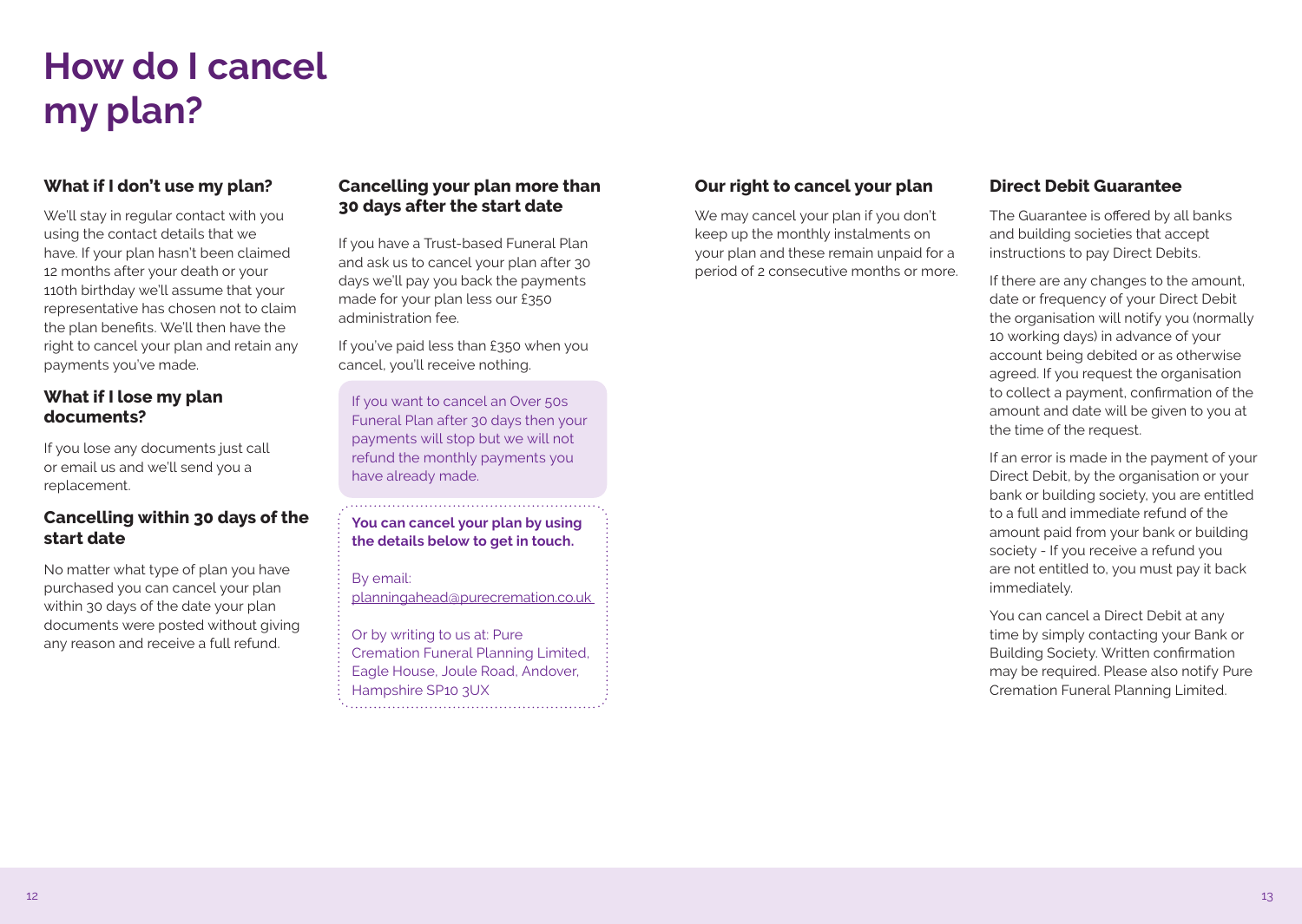# **How do I make a complaint?**

# **How do I make a complaint?**

if you want to make a complaint, you should contact us by phone email or post.

#### **Phone:** 0800 033 7737

**Email:** customercare@ purecremation.co.uk

**Post:** Customer Care, Pure Cremation Funeral Planning Limited, Eagle House,Joule Road, Andover, Hampshire SP10 3UX

# **How we manage your complaint**

We'll be in touch within 5 working days to let you know we've got your complaint.

We'll keep you updated on our investigation and try to sort out the complaint fully within 28 days. If we can't finish our investigation within this time we'll let you know how we're getting on.

If you're not happy with our response to your complaint, you can take your complaint to the Funeral Planning Authority

#### **Phone:** 0845 6019619

**Online:** funeralplanningauthority. co.uk/contact-us/complaint-form

**Post:** Funeral Planning Authority, Barham Court, Teston, Maidstone, Kent, ME18 5BZ and the contract of the contract of the contract of the contract of the contract of the contract of the contract of

|  | FUNERAL<br>$P$ I A N N I N $G$<br><b>AUTHORITY</b> |  |
|--|----------------------------------------------------|--|
|  | <b>REGISTERED</b>                                  |  |

English Law applies to this agreement. Any claim made in a court relating to your plan will be dealt with by the Courts of England and Wales. If any part of the agreement doesn't apply the rest of the agreement still stands.

This agreement is only for your benefit. No other person (including your representative or a person who pays for your plan) has any right to bring a claim under any term of this agreement.

# **What if I need to contact you?**

You can contact us in the following ways for plan sales, lost plan documents, plan enquiries and general enquiries.

#### **Phone:** 0800 033 7737

**Email:** planningahead@ purecremation.co.uk

**Post: Pure Cremation Funeral** Planning Limited, Eagle House, Joule Road, Andover, Hampshire SP10 3UX 

This agreement is between you and Pure Cremation Funeral Planning Limited (Registered in England and Wales number 09906976)

Our Registered office is at: Charlton Park Crematorium, Charlton Down, Andover, England, SP11 0TA

Our VAT registration number is GB273 6544 83